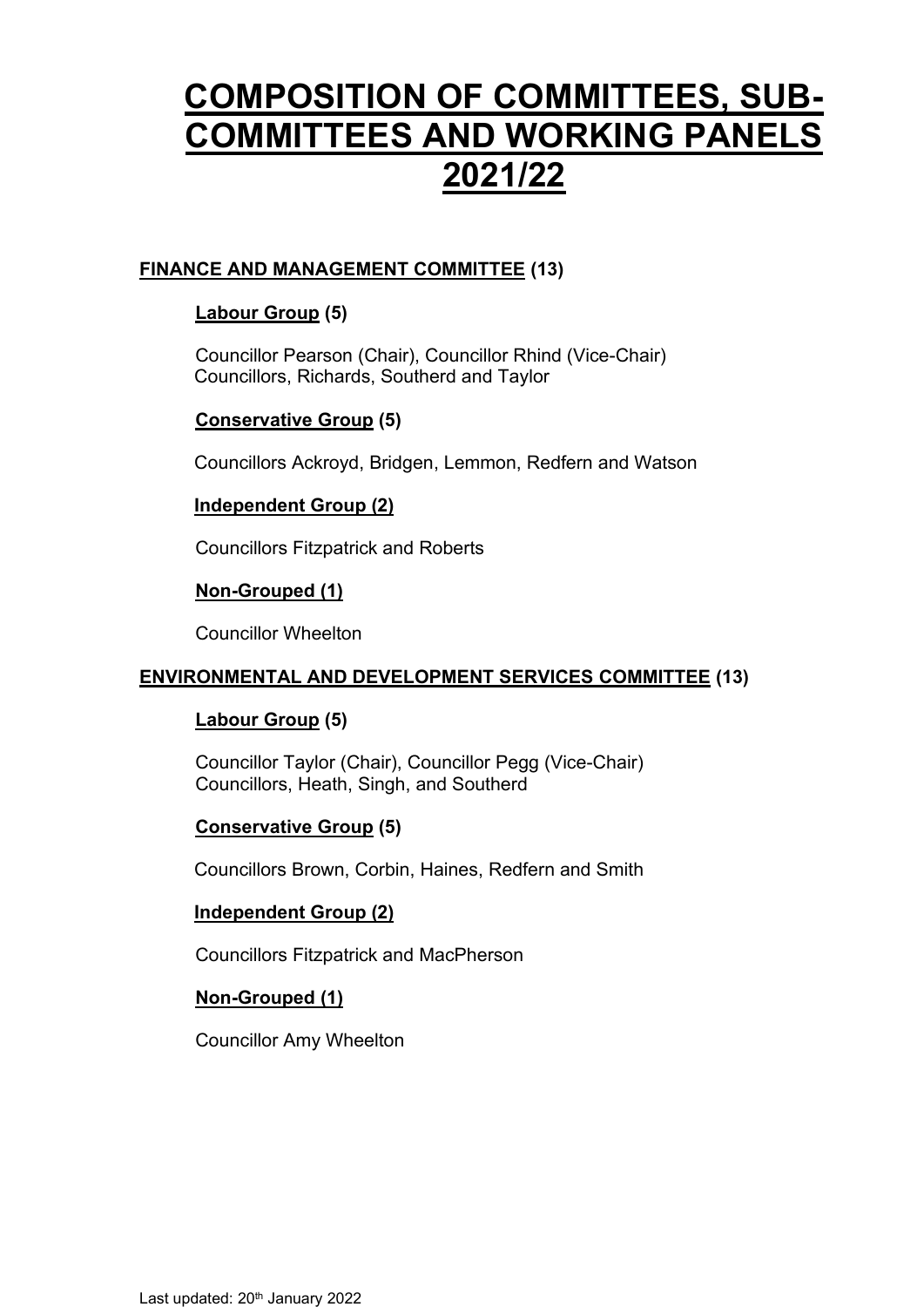## **HOUSING AND COMMUNITY SERVICES COMMITTEE (13)**

## **Labour Group (5)**

Councillor Rhind (Chair), Councillor Mulgrew (Vice-Chair) Councillors Dunn, Richards and Shepherd.

## **Conservative Group (5)**

Councillors Ackroyd, Corbin, Ford, Haines and Smith

#### **Independent Group (2)**

Councillors Dawson and Roberts

#### **Non-Grouped (1)**

Councillor Churchill

#### **PLANNING COMMITTEE (13)**

#### **Labour Group (5)**

Councillor Tilley (Chair), Councillor Shepherd (Vice-Chair) Councillors Gee, Pearson and Southerd

#### **Conservative Group (5)**

Councillors Bridgen, Brown, Lemmon, Muller and Watson

#### **Independent Group (2)**

Councillors Dawson and MacPherson

#### **Non-Grouped (1)**

Councillor Amy Wheelton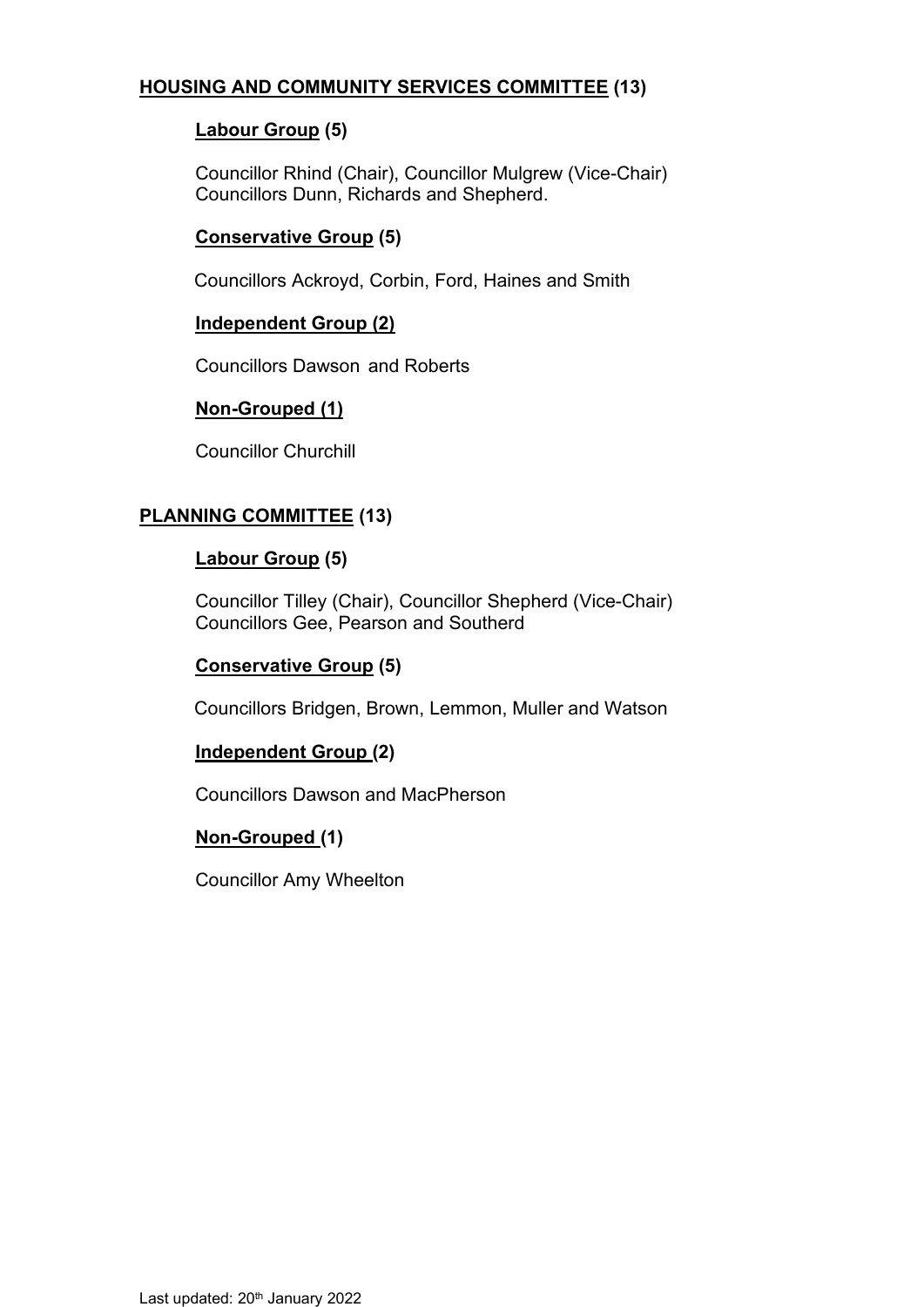## **LICENSING AND APPEALS COMMITTEE (15)**

## **Labour Group (6)**

Councillor Gee (Chair) Councillors, Dunn, Rhind, Richards, Southerd and Taylor

## **Conservative Group (6)**

Councillors Bridgen, Haines, Hewlett, Patten, Redfern and Watson

#### **Independent Group (2)**

Councillors Dawson and Angliss

#### **Non-Grouped (1)**

Councillor Churchill

#### **OVERVIEW AND SCRUTINY COMMITTEE (8)**

#### **Labour Group (4)**

Councillor Bambrick (Chair), Councillor Stuart (Vice-Chair) Councillor Gee and vacancy

#### **Conservative Group (3)**

Councillors Atkin, Hewlett and Patten

#### **Independent Group (1)**

Councillor Roberts

# **STANDARDS COMMITTEE (6)**

#### **Labour Group (3)**

Councillors Pearson, Singh and Southerd

#### **Conservative Group (2)**

Councillors Muller and Redfern

#### **Independent Group (1)**

Councillor MacPherson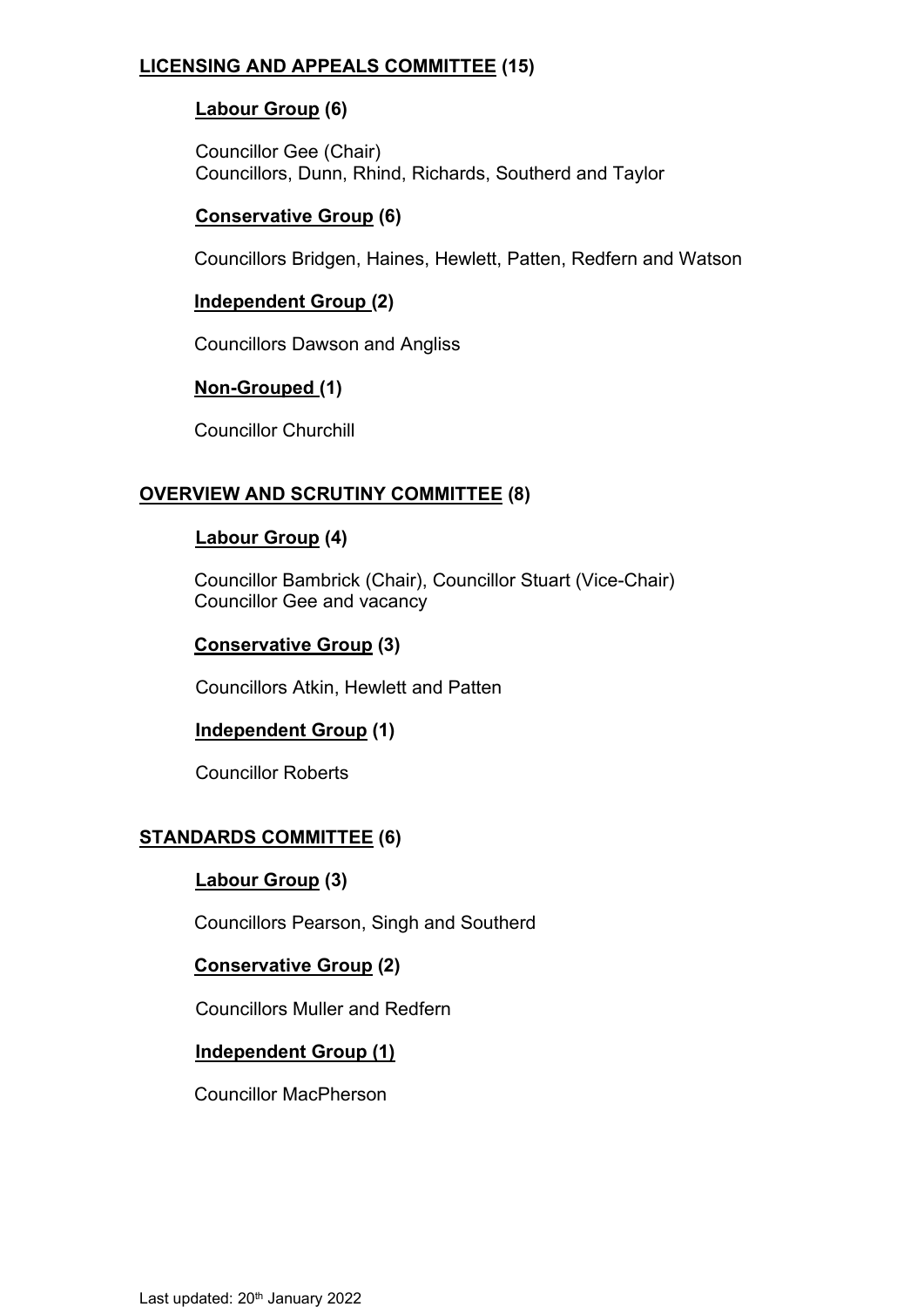# **JOINT CONSULTATIVE COMMITTEE (5)**

# **Labour Group (2)**

Councillors Richards and Southerd

# **Conservative Group (2)**

Councillors Ford and Muller

## **Independent Group (1)**

Councillor Fitzpatrick

## **ETWALL LEISURE CENTRE JOINT MANAGEMENT COMMITTEE (3)**

## **Labour Group (2)**

Councillor Shepherd (Chair) Councillor Singh

# **Conservative Group (1)**

Councillor Muller

# **AUDIT SUB-COMMITTEE (5)**

# **Labour Group (2)**

Councillor Dunn (Chair), Councillor Shepherd (Vice-Chair)

# **Conservative Group (2)**

Councillors Atkin and Ford

# **Independent Group (1)**

Councillor Angliss

# **HERITAGE GRANTS SUB-COMMITTEE (4)**

# **Labour Group (2)**

Councillors Southerd and Taylor

# **Conservative Group (2)**

Councillors Hewlett